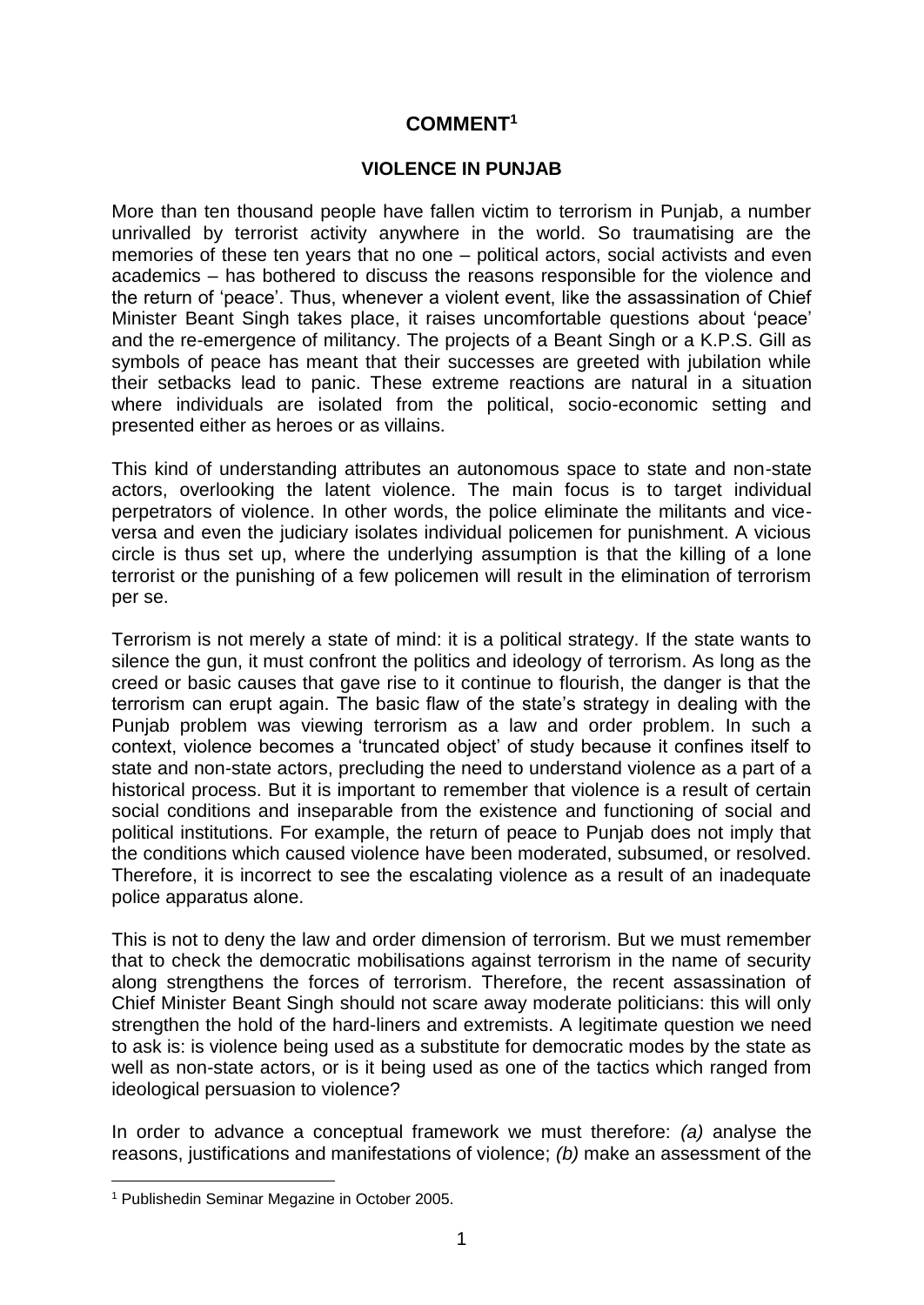nature, character and longevity of peace in Punjab; and *(c)* suggest an alternate approach to understand and counter violence.

Historically, violence in Punjab has been considered a legitimate mode of political discourse. Both cultural and religious practices have attributed a positive value to the user of violence for retrieving dignity and fighting evil. The Sikh religious tradition legitimizes the use of violence, provided it has its basis in human values. But a militancy based on humanism was subordinated to martial militancy by vested interests. The British strategy of creating 'martial races' based on caste and religion reinforced the concept of martial militancy.

In order to understand violence in its proper social context and as a part of the fermentation in the ideological state apparatus, we must remember its history. Only then can we trace the relationship of both individual and state violence with the underlying social structure.

Punjab has a history of movements which used violence as a method of interest articulation and received a positive response from the people. For instance, the Namdhari or Kooka movement, launched in 1858 by Baba Ram Singh at Baini Sahib, in Ludhiana district, was militant and anti-imperialist in character. The Ghadar Lehar was another militant movement launched in the USA (1913-1918), whose main thrust was also anti-imperialist. Most of the Ghadarites later joined the Community Party and even the Naxalites. The Babbar Akalis were anti-imperialists and believed in physical elimination of British agents and informers. Another party (the Red Communist Party) also used violence as a mode of discourse in PEPSU in the pre-independence phase, organizing a number of violence peasant struggles in the Phulkian states. Although this mode of political discourse persisted all through, it became a dominant element only in the post-1980 phase.

These historical conditions and their interaction with the state apparatus have given rise to structural violence which manifested itself in state and individual violence. They were, variously, articulations of a secular Punjabi identity, antagonistic assertions of secular Punjabi identity, antagonistic assertions of communal identities and distinct religious identities. The conflicts between these identities, the partisan nature of politics and a lop-sided growth of the economy provided a fillip to retrogressive violence action.

All these competing identities co-existed. For instance, Punjab has a culture and language which transcends religious group boundaries and a unified politicoadministrative unit tried to integrated the diverse religious, caste and other identities. Despite the formulation and reformulation of a composite linguistic cultural consciousness, the tendency to evolve a unified sub-nationality with a common urge for territorial integrity remained weak in Punjab. On the contrary, politics mobilized people along communal lines resulting in the Partition in 1947 and, in 1966, a division of the Punjabi-speaking people.

In the pre-independence phase, reformatory movements like the Arya Samaj, the Singh Sabha movement and the Ahmadiya, with their emphasis on *shuddhi*, *amrit prachar*, *tabligh* and *tanzim*, blurred the real contradictions and promoted religiosity and differentiation among people. In fact, the British colonial government made conscious effort to shape communal identities, and British historians like Mill,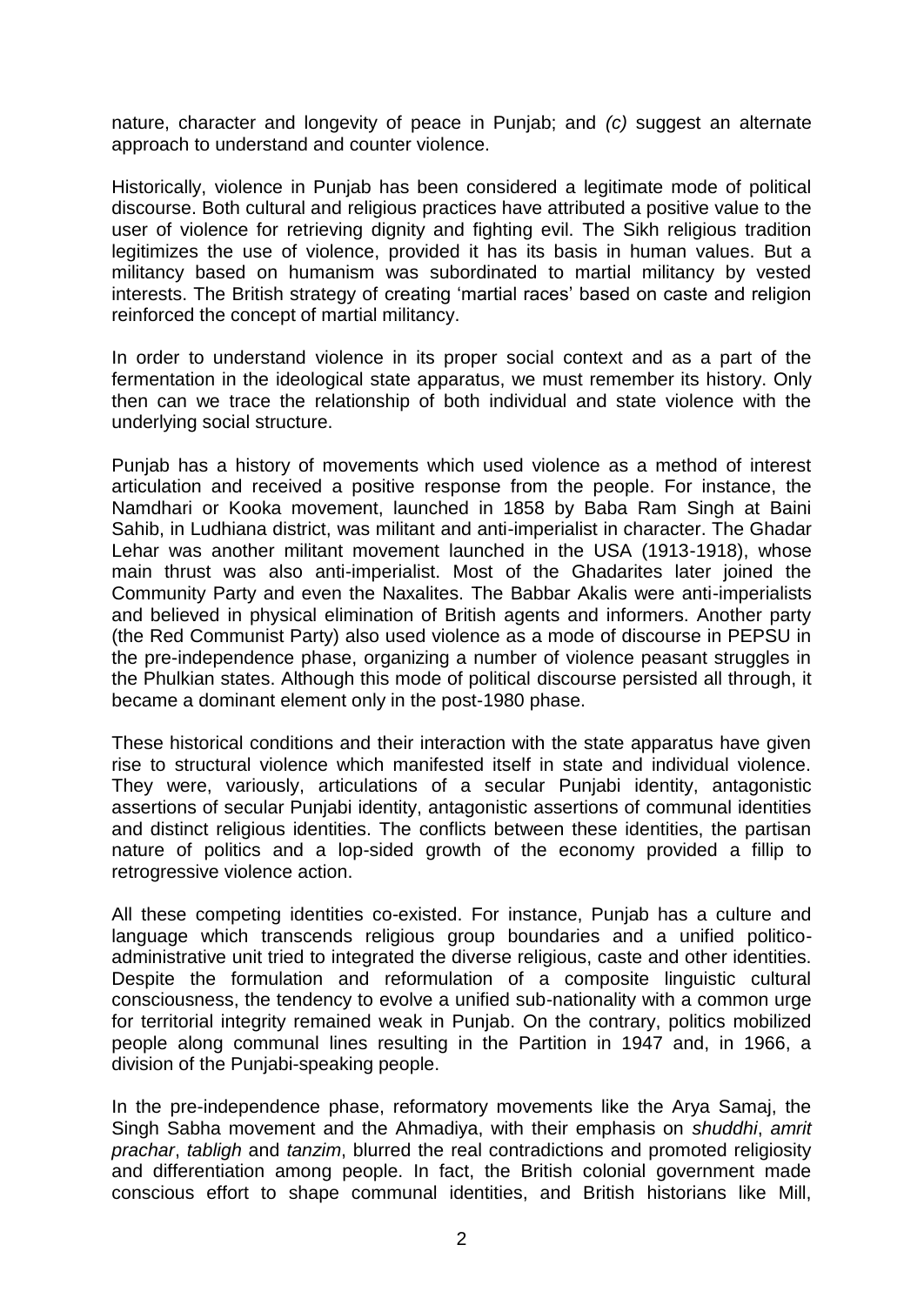Elphinstone and Elliot, reinforced the perceptions of communal monoliths. Constitutional changes – such as the Morley-Minto reforms in 1909, the Montague-Chelmsford reforms of 1919 and the Act of 1937, incorporating principles of separate electorates and communal reservations, perpetuated and intensified this communal polarisation.

The shift in the content and form of politics from mass involvement to elite manoeuvres and calculations accentuated communal divisions which adversely affected the formation of a secular Punjab identity. It is, therefore, relevant to point out that the British colonial politics of separate communal electorates and encouragement to communal organizations, accentuated the reality of communalism.

This process could not be reversed even after independence. The interactions between the state and structural reality shaped communal articulations but it could not become dominant because non-communal assertions also co-existed. Politics reinforced the assumption that both Sikhs and Hindus have distinct interests and demands. The most obvious example of this was the Hindi agitation and Punjabi Suba movement when linguistic and regional issues were articulated but only within a communal frame. Communally divisive politics and exclusiveness thus emerged as a dominant mode of political activity.

There was also an aggregation of groups on categories other than communal, that is, primarily around class and language. An estimated 47 per cent of Punjabi Hindus, according to the 1971 Census, claimed Punjab as their mother-tongue, at a time when even the language question had been communalised. This clearly demonstrated that Punjabi as a sub-nationality has its own inner dynamism. The objective conditions thus thwarted the communal political initiated by mainstream parties.

In this context, the multi-cultural character of Punjabi society was unable to express itself in the practice of politics and impact the state structure. This was a blow to the state's claim to the allegiance of its members and also to the claim to some conception of a shared purpose or a sense of shared benefits. In other words, denied access to their own language, culture and resources alienated a large section of the people from the state, their culture and language and their own physical and material resource base. This process of alienation concealed a dormant violence.

The path of development on which the state embarked and the consequent denial of the legitimate claims of the people produced conditions of structural disequilibrium. The differentiation in the economy sharpened political assertions. The political discourse and symbolism, followed in the pre-1966 period, found continuity but the political programme represented sectional interests. In short, the danger to the *panth* of Sikhs as a single political entity having common secular interests found expression in the political entity having common secular interests found expression in the political discourse of three Akali Dal factions, but the demands raised were more economic than political in nature. This became visible in the latter half of the 1980s.

The three trends within the Akali Dal can be identified as *(i)* standing for state autonomy, but without unduly disturbing the existing political arrangement; *(ii)*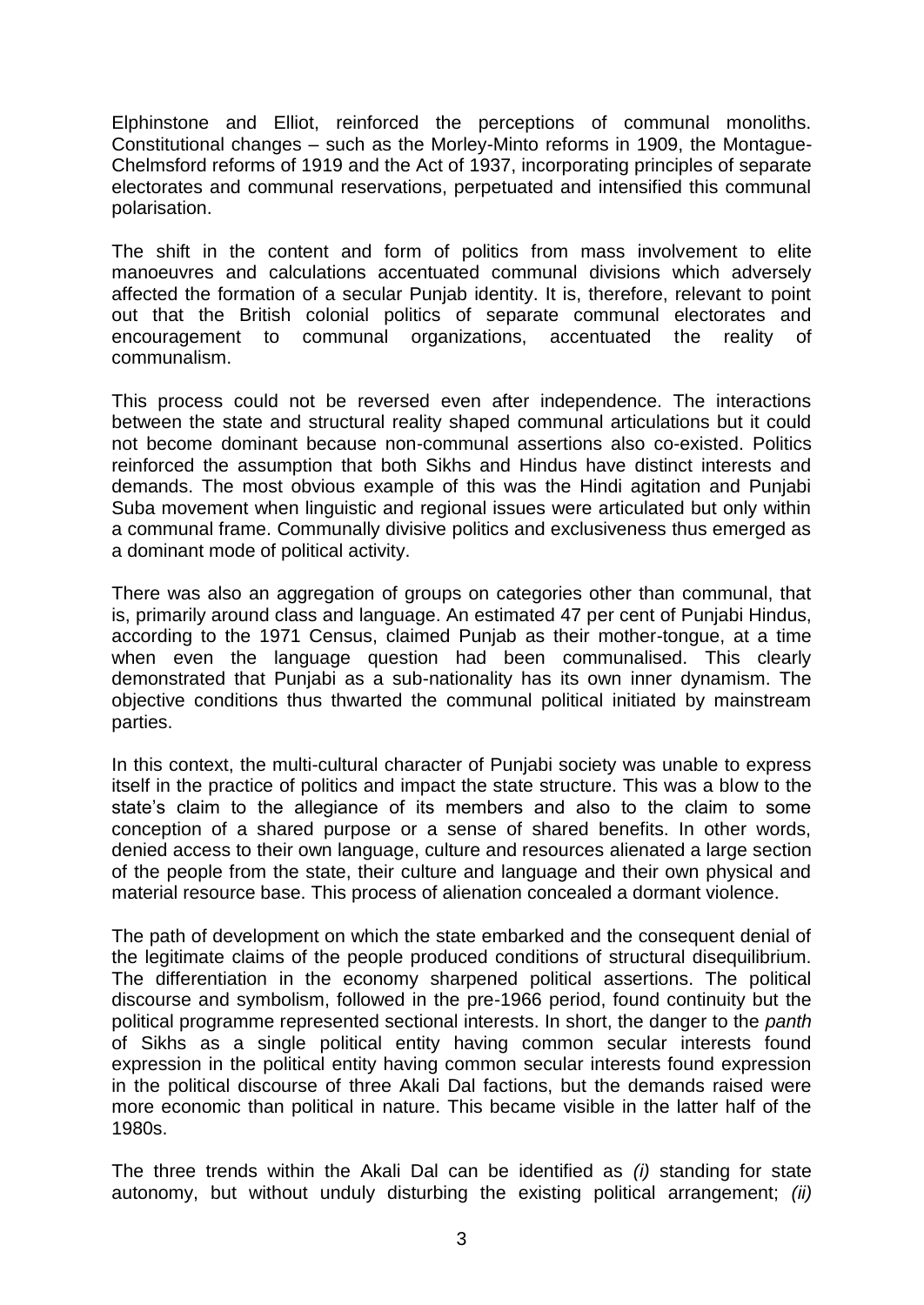demanding self-determination within the constitutional framework; and *(iii)* raising the slogan for Khalistan. This made it difficult for the various Akali factions to group themselves under one banner. Political demagogues used communal and religious symbols in an extreme form to outdo or eliminate each other and to increase their support base for greater leverage in politics. This provided an ideological cover for the use of violence to register claims.

This situation was further complicated by the penetration of the green revolution, whose growth created agricultural surpluses which were not converted into an investment in industry. The green revolution was not a total strategy and it did not throw up organic inter-sectoral linkages. The surpluses generated did provide an assured market to consumer goods, but did not provide channels for profitable investment of these surpluses in industry and trade.

Similarly, although the state provided opportunities and access to education, created in turn a large employable work-force, it did not crate conditions and opportunities of employment. Rising unemployment growing disparities of wealth and incomes leading to unequal conditions for availing of opportunities and poverty gave rise to individual and social anger. A sense of deprivation seized vast masses and bred insecurity and fear. It became easy for retrogressive ideologies to flourish in such an atmosphere. In the absence of alternative progressive political and cultural mobilizations, political parties seduced the people by exploiting this situation.

The green revolution reinforced the phenomenon of relating poverty. The high cost of living in Punjab, as compared to Bihar, Uttar Pradesh and Rajasthan from where most of its migrant labour comes, has accentuated the socio-economic crises of the local landless labour. The preference for the low-paid migrant labourers also contributed to new political alignments within the Akali Dal.

Another development was the impact of the green revolution on religious practices and beliefs. In the absence of rational explanations about the riches of some and rags for many, the common man responded to theories of fatalism and superstitious beliefs. The growth of religious fundamentalism had its roots in rapid modernization which was exploited by the likes of Bhindranwale. Thus, cultural and social development could not keep pace with the prosperity brought about by the green revolution.

The green revolution strategy, however, provided a basis for the growth of social tensions. But the economic differentiation within the peasantry and between emerging agrarian interests and urban trading and industrial bourgeoisie, weakened the assertions of a communal based nationality. In other words, the demand for an independent Sikh state could not find a forceful expression in political discourse and was raised as a slogan by a marginal political leadership: mainstream political forces did not articulate the demand for Khalistan.

The demand for Khalistan did not acquire mass support despite the unimaginative and ruthless political and administrative initiatives and the protagonists' brutal and senseless killings. This was because the historical process weakened the communal-based national identity and strengthened the Punjabi sub-national identity. However, this does not imply that the formation of *Khalistan* (not Khalistan identity) can be overruled. In short, the question of Khalistan must be addressed not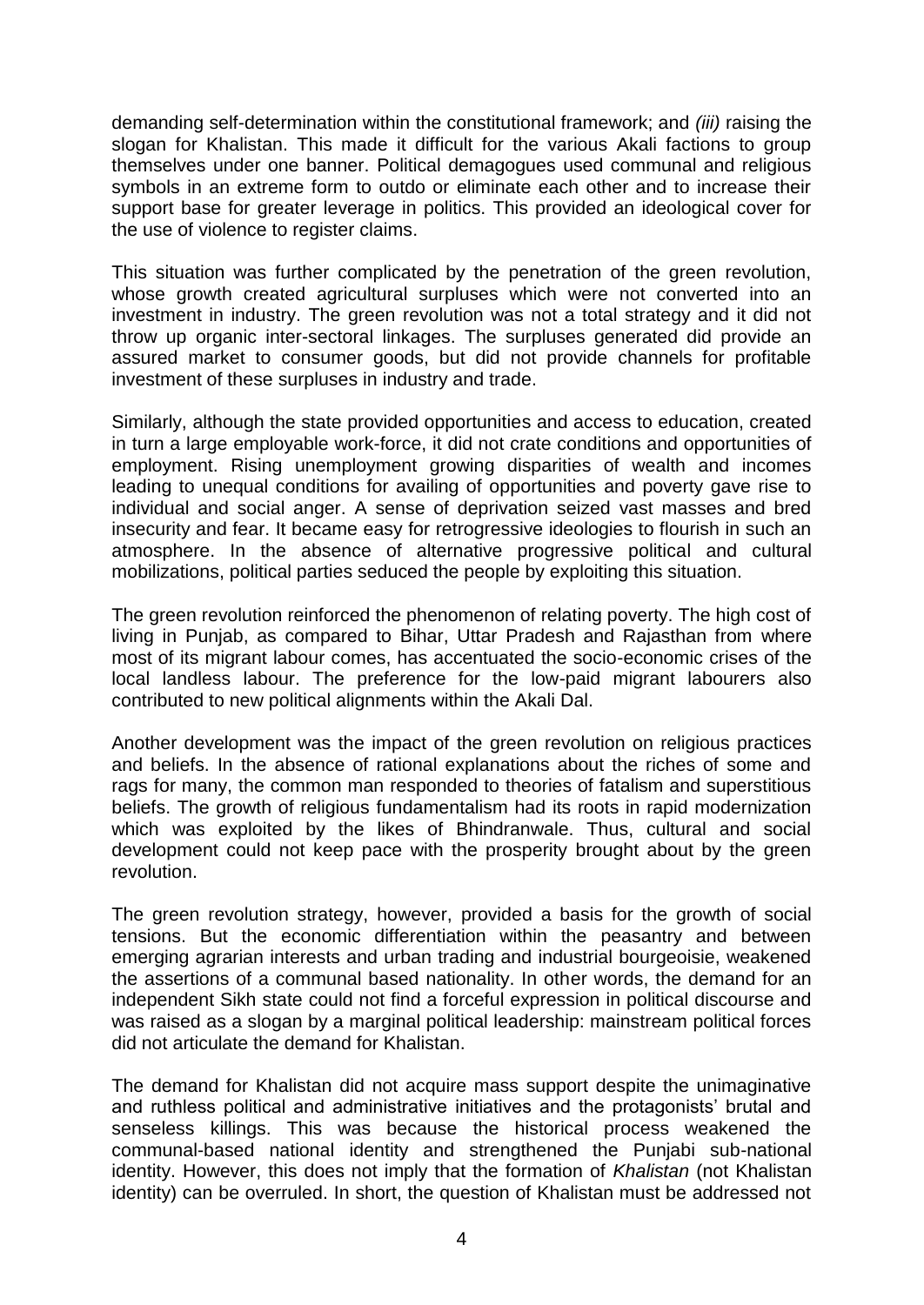on grounds of political and economic feasibility, but on the forces inherent in the social processes which may shape and nurture such an idea.

This situation is also linked to the various identities which are taking shape in South Asia. They are on the one hand an impetus to slogans like Khalistan and on the other, provide conditions for the growth of a larger Punjabi identity transcending territorial boundaries. This could challenge identities based only on religion, and provide a new impetus to those based on language and culture.

The most visible dimension providing support to the so-called Khalistan movement seems to be an external stimulus. This has two inter-related components: one is the problem of rootless emigrant people who could multiply their wealth but were unable to find corresponding social respectability and political power in the country of their origin. It is also argued that hostile Indo-Pakistan relations and growing imperialist penetration in the region are influencing, to a large extent, answers to the 'Khalistan question'. The protagonists of Khalistan hope that the Sikhs will effectively intervene and restructure the geography of the region.

The Khalistan movement may be relatively stronger in USA, UK and Canada, but it merely exists as a slogan within Punjab. It is the demand for greater state autonomy that is the central issue in Punjab politics. The main political party, i.e. Akali Dal, raised this demand in 1973 and it became a movement around 1978. The interactive relationship between state and structural realities reinforced the need for greater autonomy for the regional and sub-nationalities, but the political response to this demand was greater centralisation of power. The concentration of power in individuals has reduced their capacity to resolve or even accommodate social and economic interests. This process makes institutions irrelevant and individual powerless. In a situation of non-fulfilment of genuine and legitimate demands, these individuals are identified as the source of popular discontent and, therefore, the target of assassinating political opponents rather than questioning the basic structure as a result of centralisation of political power in the hands of individuals.

All these factors still persist. The ground reality continues to produce a dwarfed secular Punjabi identity; a blocked economy still finds it difficult to accommodate emerging agrarian interests and create greater employment opportunities, leading to a politics which is not representative, competitive and federal.

Much of the politics in Punjab has been shaped by the conflicts in various class factions of the ruling elite. The basic thrust of this politics during the last decade was *(i)* an appeasement of extremist sections; *(ii)* making democratic methods of interest articulation ineffective and rendering moderate politics irrelevant; *(iii)* negotiating with various political groups for sharing political power without addressing the real issues; *(iv)* undermining the norms of competitive politics by dismissing popularly elected governments and not holding elections. (The elections to the state assembly were postponed on the pretext that voting would be influenced by the gun. Incidentally, parties opposing the elections secured more than 61 per cent of the votes in the 1989 Lok Sabha elections but they still opposed the elections to the state legislatures); and *(v)* after the Akalis boycotted the 1991 state assembly elections, they ceased to be perceived as a threat to legislative politics. This brought about a qualitative shift in politics: consensus against terrorism became a reality.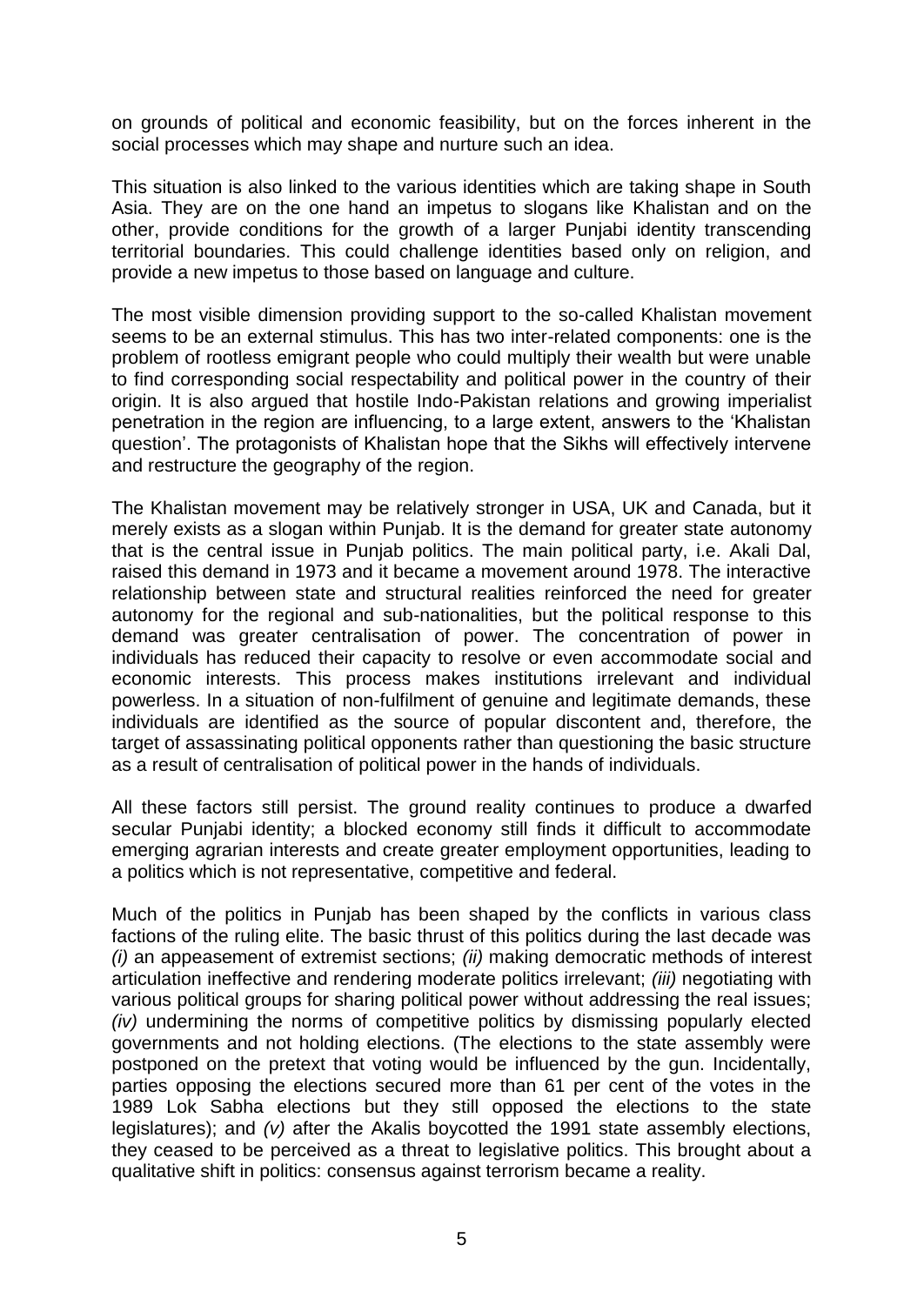The excessive use of physical force and frequent misuse of para-military forces to resolve political-economic issues have provided legitimacy to such actions and prevented non-violent tactics, such as fasts. In such a situation, the terrorists in Punjab shared a grievance with the wider community which give them social recognition. Moreover, staged encounters and non-trial of individuals by the courts made a mockery of the judicial system.

Delays in trial and the harassment caused to the innocent, are examples of state malfunctioning and insensitivity. The prevalence of underground economic activity and the cultural affinities of the migrant population of west Punjab with the people in the adjoining villages of Pakistan, accelerated the process of criminalization under a communal environment which soon acquired legitimacy. In a nutshell: a perception of deprivation, the criminalization of politics, lack of representation in the participatory political institutions, and above all, the absence of progressive social and political mobilization gave an impetus to the growth of terrorism in this region.

The strategy adopted by the militants and state was the same: both attempted to acquire legitimacy and outdo the adversary in this process.

In the initial phase, extremist politics derived its legitimacy from the 'Amrit Prachar' movement. A latent reservoir of fervour generated by the use of religion in politics was to shape the new terms of political discourse. In the past this process was encouraged both by Akalis and the Congress. Though it was a dominant trend in the pre-Blue Star Operation days, it persisted till 1990.

In the second phase, the militants used force to acquire legitimacy. A number of panthic edicts like a dress code for the children, a teaching code for the teachers, language, medical, industrial, water, election, gurdwara, Khalsa panchayat, electricity, banking, revenue and civil bureaucracy codes were promulgated by the militants. Their enforcement made the militants unpopular. This phase also saw the humiliation of members of Sikh religious groups by a section of militants, alienating them from their support base. The state, on the other hand, worked towards isolating the militants and appeared more legitimate in the process. Another strategy adopted by the militants was to communalise the situation. The state continued to draw upon the reservoir of mistrust and suspicion existing amongst 'communities' but at the same time responded to the demand for 'stability' raised by the middle class.

Thirdly, the state continued successfully to build up a political consensus against terrorism. On the other hand, the militants were a fragmented group, unable to present a united front.

Fourthly, though foreign support to militancy was available, there was no systematic support for 'Khalistan'.

The consequences of this strategy were that: *(a)* The emphasis was on competing legitimacy and not on legitimacy acquired by involvement of the masses in politics. This alienated the people from the state and the militants, leading them to choose the lesser evil; *(b)* There was a communalisation of social practices by the main actors, thereby undermining constitutional provisions and evading social responsibility; (c) The political consensus that emerged was forced, and not evolved;